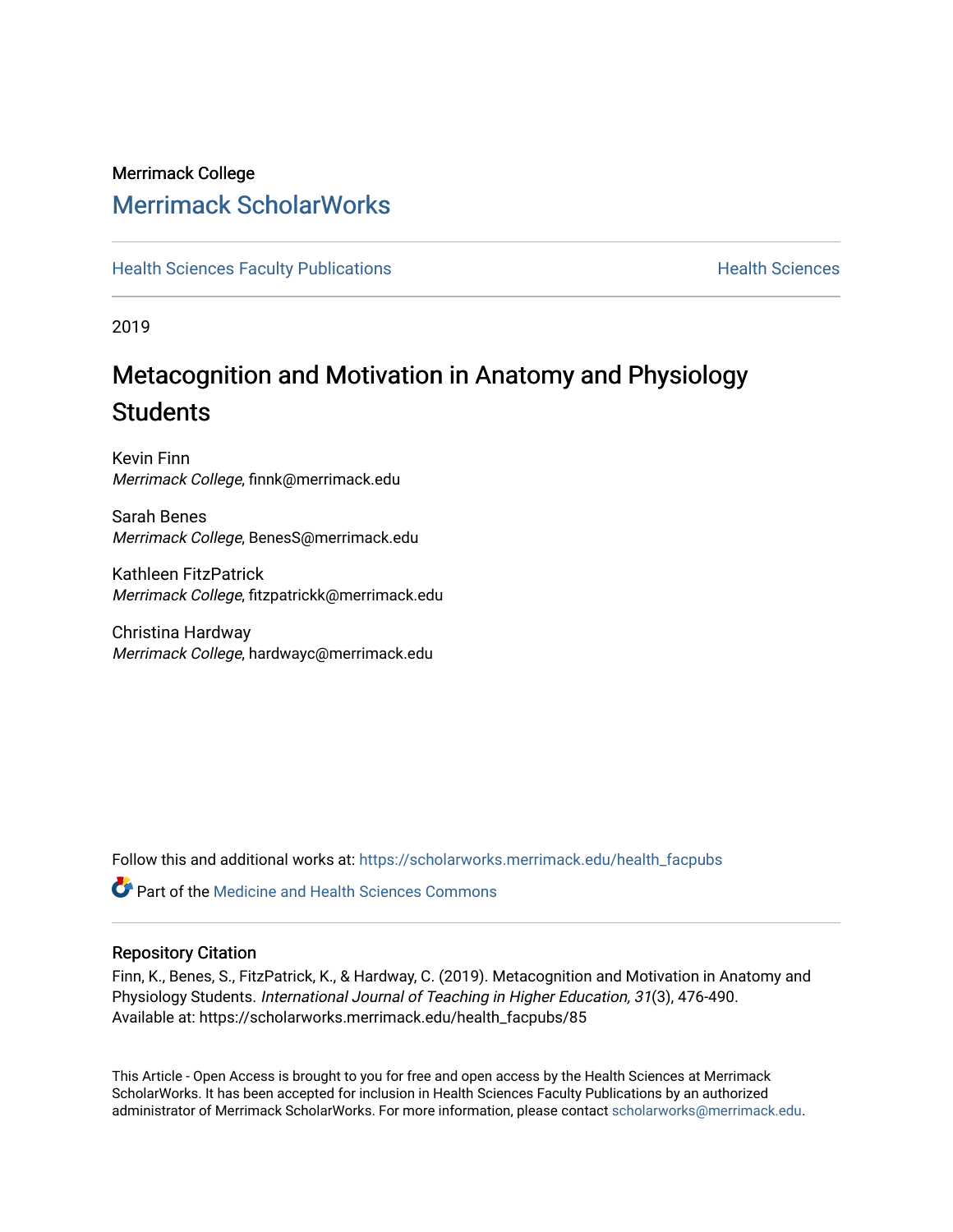### Metacognition and Motivation in Anatomy and Physiology Students

#### Kevin Finn, Sarah Benes, Kathleen FitzPatrick, and Christina Hardway *Merrimack College*

The purpose of this study was to use a grounded theory, qualitative approach to gain a deeper understanding of students' self-regulated learning processes in a required first-year gateway Anatomy and Physiology (A&P) course that is critical for success in health care-related academic programs and professions. At the end of a two-semester sequence in A&P, students were recruited to participate in individual 30-minute semi-structured interviews based on questions related to their metacognitive beliefs and behaviors. Investigators reviewed verbatim transcripts from 25 primarily first-year students and identified four major themes: 1) career orientation, 2) relevance of Anatomy and Physiology, 3) success as the ability to earn good grades, as well as retention and ability to apply materials, and 4) student behaviors referring to the learning and metacognitive strategies reported by students. Within the theme of student behaviors, four sub-themes emerged: collaborative work with peers, self-responsibility, self-awareness, and evolution as learners. The results of this study will help investigators to design and implement strategies to improve success in this course for pre-health professional students.

The ability to regulate and monitor the quality of one's own learning process is an essential skill for individuals across a range of contexts. While cognitive monitoring and metacognition have long-been considered crucial elements of learning (Flavell, 1979), there is also a recognition that the capability to selfregulate learning is becoming more and more important because of structural changes in society (Bjork, Dunlosky, & Kornell, 2013). In the 1970s, John Flavell (1979) presented a model of cognitive monitoring that consisted of a set of interconnected factors including metacognitive knowledge, metacognitive experiences, actions (or strategies), and goals (or learning tasks). Metacognitive knowledge includes both a comprehension of cognition in general, as well as selfreferential knowledge about one's own goals, actions, and beliefs regarding the process of cognition. Metacognitive experiences encompass both emotional and cognitive states. For example, judgments about whether something has been understood correctly or incorrectly fall under the construct of metacognitive experiences, but this construct also includes the affective consequences that arise in the process of cognitive acts (Flavell, 1979). Particularly when confronted with new and challenging tasks, these metacognitive processes involve the regulation of both emotional and cognitive resources (Ambrose, Bridges, DiPietro, Lovett, & Norman, 2010).

In the past few decades, researchers have expanded and examined the socio-cognitive system of selfmanaged learning. Self-Regulated Learning (SRL) is a model which describes "the degree to which students are metacognitively, motivationally, and behaviorally active participants in their own learning processes" (Zimmerman, 2013, p. 137). SRL is comprised of a group of learning-related strategies, including an ability to evaluate one's performance, seek out necessary

information and other social supports, set up a reasonable learning environment, and maintain productive studying practices (Zimmerman, 2013). Within this model, the process of self-regulation encompasses three phases. In the first phase, forethought and planning, learners set out goals and plans and consider their beliefs about their ability to learn the material as well as the value of the task itself. In the second, performance monitoring phase of the cyclical self-regulation model, individuals must observe and monitor their attention, cognitions, and performance in learning-related tasks. Moreover, they must control their environment, behaviors, and cognitions to meet the task-related requirements. The third phase of the process involves self-reflection, during which individuals reflect on whether they achieved their desired outcomes, as well as how and why these goals were or were not achieved. During this phase, individuals must also manage their cognitive and emotional reactions accordingly (Wigfield, Klauda, & Cambria, 2011; Zimmerman, 2013).

Self-regulation theories generally account for how humans adapt to environments (Zimmerman & Cleary, 2009), and in order to effectively pursue goals, individuals must often regulate their behaviors, cognitions, and emotions (Karoly, 1993; Sitzman & Ely, 2011). Indeed, students who show higher levels of self-regulatory practices perform better academically, as measured by both their grade point averages and standardized test scores (Zimmerman, & Kitsantas, 2014). Ultimately, SRL is a cyclical process in which effective learners engage in the forethought phase, followed by the performance phase and then the self-reflection phase, during which they make judgments and adjustments as necessary. These cyclical processes are, therefore, feedback loops in which self-regulated learners alter their actions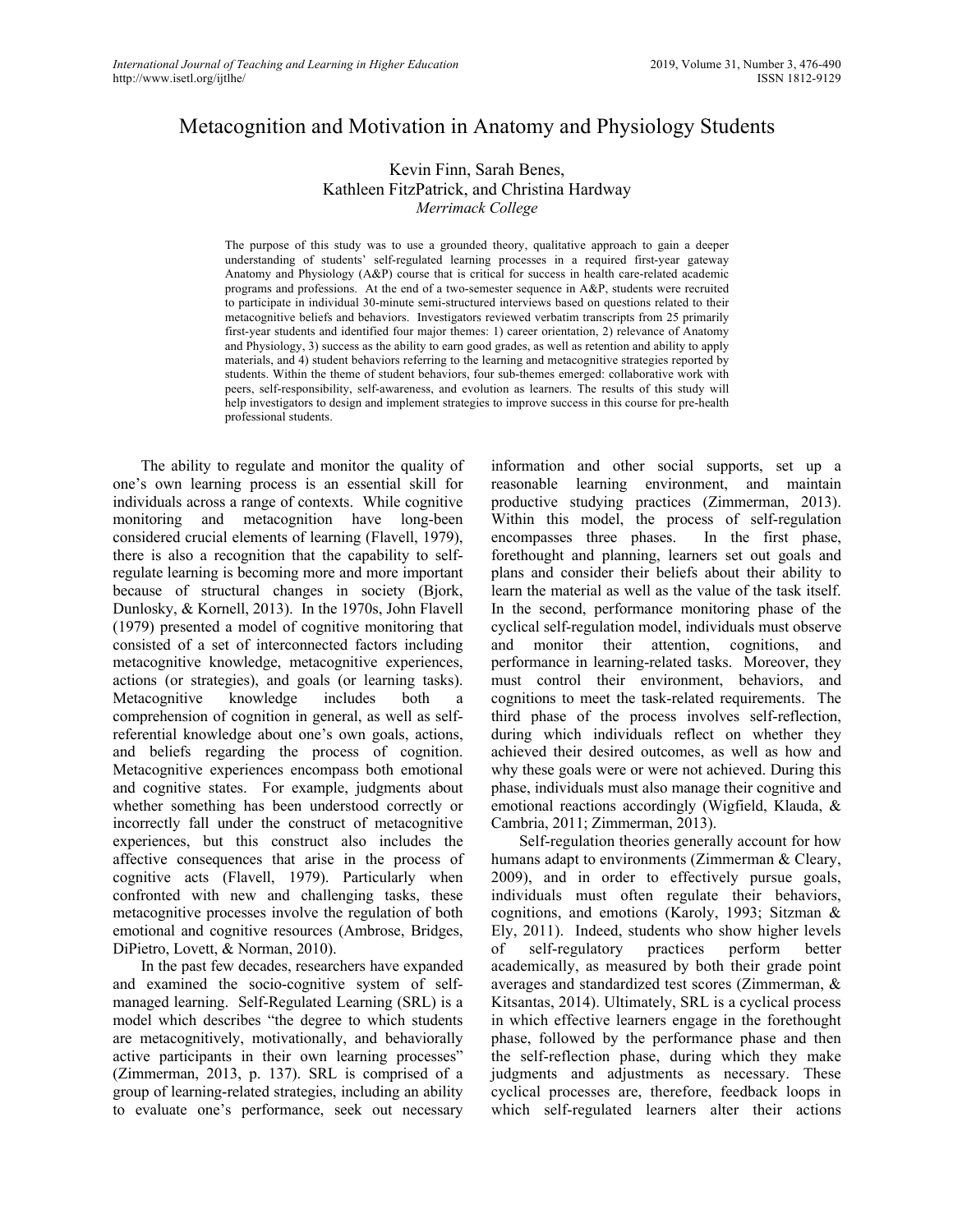depending on the consequences of their behaviors (Zimmerman & Cleary, 2009).

SRL models traditionally suggest that intrapersonal processes of self-regulation are embedded within a person, who is also embedded within a larger environment. Individual motivations and other person-level variables can, therefore, affect the cognitive and metacognitive strategies which students employ (Efklides, 2011). One of the most salient of these individual differences is learners' estimation of the value of the task. Students' perceptions of the relevance of coursework varies, but it generally seems to fall into two broad categories: those that they consider directly relevant and those that they consider to be indirectly relevant to their personal, academic, and occupational development (Pisarik & Whelchel, 2018). Those students who place a higher value on the material they are learning tend to be more persistent in their work and utilize more cognitive and self-regulatory strategies (Pintrich & DeGroot, 1990). An important component of this value emerges from the larger reasons students have for pursuing their educational goals. These goals help motivate them and are influenced by both personal and contextual factors (Berkhout, et al., 2015). Even when lessons have been intentionally drained of all engaging content that might serve to trigger positive affect toward a subject, providing a reasonable rationale for learning the material can promote engagement, regulation, and better conceptual understanding (Jang, 2008). More proximal goals are other person-level factors that are also important in learning. In a meta-analysis examining which aspects of self-regulation were associated with learning in workrelated education and training, self-set goal levels for performance standards emerged as one of the strongest predictors (Sitzmann & Ely, 2011).

Students' mindsets about the nature of intelligence, their perceived ability to learn material, and their sense of responsibility for learning are other person-level variables that work in conjunction with more fundamental metacognitive processes to determine the manner in which they approach studying and their performance in school (Ambrose, et al., 2010; Zimmerman & Kitsantas, 2005). While some individuals conceptualize intelligence as fixed, others have a more incremental view and believe that experience or effort can change one's intelligence. When students believe that their intelligence is immutable, they tend to be more focused on "performance goals" or goals that can demonstrate their overall ability. When students hold a more incremental or "growth" mindset, they are more likely to have "mastery" goals and thus are more likely to persist when tasks are difficult or when they initially experience failure (Blackwell, Trzesniewski & Dweck, 2007; Elliott, & Dweck, 1988). Students also differ in their overall sense of efficaciousness for learning and their engagement in school (Fredricks, Blumenfeld, &

Paris, 2004; Pintrich & Degroot, 1990). Students' ratings of self-efficacy for learning are also associated with their perceptions of who is responsible for the learning process: their teachers or themselves. For example, among a sample of high school girls, the quality of their homework assignments was associated with their GPAs, as mediated by their perceived selfefficacy for learning and perceived responsibility for learning (Zimmerman & Kitsantas, 2005).

There is an ever-more intense focus on understanding and supporting students' self-regulatory and metacognitive practices because of a growing recognition that it is important to help them learn to reflect critically, to develop an understanding of their discipline, and to think like scientists or professionals in the field (Metzger, Smith, Brown, & Soneral, 2018; Sandars & Cleary, 2011; Tanner, 2012). Changes in the structures of our society and the demands of many jobs are prompting a need for individuals to initiate and manage their own learning more effectively across the span of adulthood (Bjork, et al., 2013; Zimmerman, 2002). Learning to self-regulate the process by which one learns has, therefore, become a particularly important skill because most adults must engage in a life-long learning process across a variety of professions and contexts (Sitzmann & Ely, 2011; Zimmerman, 2002). This is perhaps particularly important in the field of health care, because advances in biomedical techniques and technology require practitioners to update their understanding of the field regularly, making the ability to self-direct their own learning an essential skill. Moreover, those who enter particular professions where they must conceptualize a specific case, make decisions, and act accordingly need to hone metacognitive skills because, without an awareness of the metacognitive process, errors in critical thinking may to lead to dire consequences (Medina, Castleberry, & Persky, 2017).

Though there is broad agreement that SRL represents an important theory in the field of education, there are still many unanswered questions about the relevance of each component of the process and the ways in which personal characteristics interact with specific features of the situational task to produce learning outcomes. This is particularly true for our understanding of SRL processes among higher education students (Schober, et al., 2015). In their metaanalysis examining self-regulated learning in programs for work-related training, Sitzmann and Ely (2011) suggest that more qualitative research examining the ways in which students engage in self-regulatory processes across the course of a semester within a particular context could help elucidate the overall process and better-identify possible interventions to support the self-regulatory processes (Sitzmann & Ely, 2011) and thus academic success.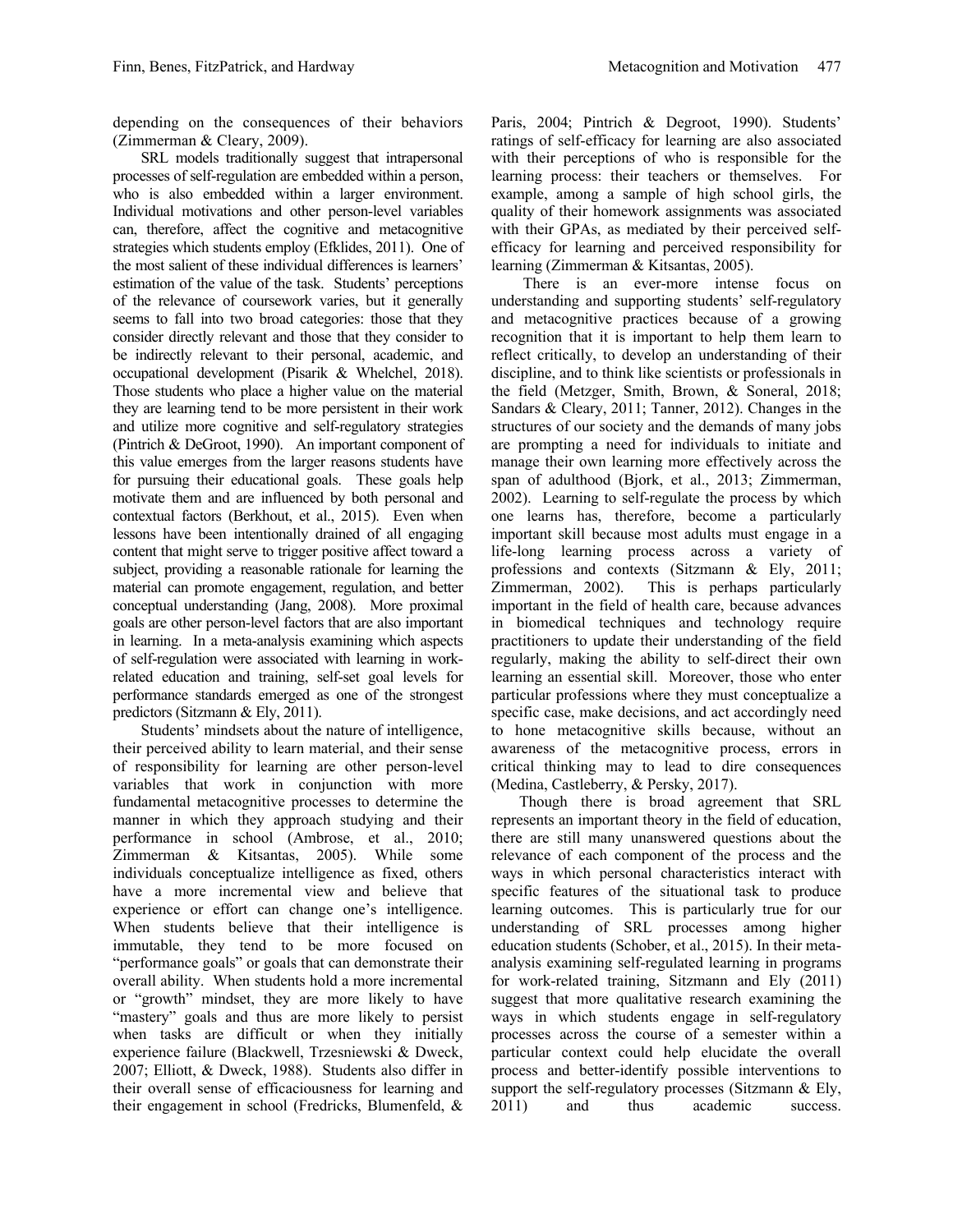|                             | Table 1                            |                |
|-----------------------------|------------------------------------|----------------|
|                             | <b>Participant Characteristics</b> |                |
| Characteristic              | M                                  | (SD)           |
| <b>GPA</b>                  | 3.41/4.00                          | (0.5)          |
| A & P I Grade               | 83.8                               | (7.8)          |
| A & P II Grade              | 90.5                               | (7.8)          |
|                             | n                                  | Percentage     |
| Gender ( $N = 25$ )         |                                    |                |
| Female                      | 18                                 | 72             |
| Male                        | 7                                  | 28             |
| Year in School ( $N = 25$ ) |                                    |                |
| Freshman                    | 21                                 | 84             |
| Sophomore                   | $\mathfrak{Z}$                     | 12             |
| Senior                      | $\mathbf{1}$                       | $\overline{4}$ |
| A&P I Grades ( $N = 25$ )   |                                    |                |
| A or B                      | 19                                 | 76             |
| $\mathcal{C}$               | 5                                  | 20             |
| D                           | $\mathbf{1}$                       | $\overline{4}$ |
| A&P II Grades ( $N = 24$ )  |                                    |                |
| A or B                      | 21                                 | 88             |
| $\mathcal{C}$               | 3                                  | 12             |
| D                           | $\theta$                           | $\theta$       |
| <i>Note</i> . $N = 25$      |                                    |                |

Therefore, the purpose of this study was to use a grounded-theory, qualitative approach to gain a deeper understanding of students' SRL processes in a first year Anatomy and Physiology course sequence that is critical for success in students' academic programs and their future professions. Anatomy and Physiology I and II are required courses and are important first year gateway courses for the health professions. Students can often struggle with the large volume of highly detailed material. Success in this course is critical for progression through health professions programs. In order to be successful in clinical health care, practitioners need to develop metacognitive habits of mind and critical thinking abilities. An understanding of these processes in beginning undergraduates may help to develop these abilities for the future.

#### **Method**

A qualitative research design was implemented in order to examine how students approached the Anatomy and Physiology courses, the motivation for studying in these courses, and the ways in which they regulated their learning during the semester. An exploratory approach, based on grounded theory methodology and principles, was utilized to provide the researchers with the opportunity to gain a deeper understanding of the perceptions and needs of a particular group, in this case, students (Creswell 1998;

Foley & Timonen, 2015; Levitt, Motulsky, Wertz, Morrow, & Ponterotto, 2017; Strauss & Corbin, 1990).

#### **Participants**

This study was conducted at a private comprehensive residential college with 3500 full time undergraduates and 575 graduate students representing 32 states and 31 countries. The population is about 50% male and 50% female and of traditional college age. The Department enrolls 419 majors, (25% Athletic Training, 45% Exercise Science, 30% Health Sciences). Data presented in this study was collected at the end of the Spring 2017 semester at the conclusion of completion of a year-long Anatomy and Physiology (AP I & AP II) course sequence. All students in the courses were invited to participate in the study, and they received extra credit for their participation. Any students interested in the study informed researchers and enrolled in the study. All participants consented to participate in this research in accordance with the College's IRB protocol, resulting in twenty-seven participants. One student did not complete the interview, and one interview was lost to technical difficulties (see Table 1 for a description of participants' characteristics), leaving 25 interviews to be transcribed. One interviewee did not obtain the required C or better grade in A&P I and so was not able to move on to the second half of the course.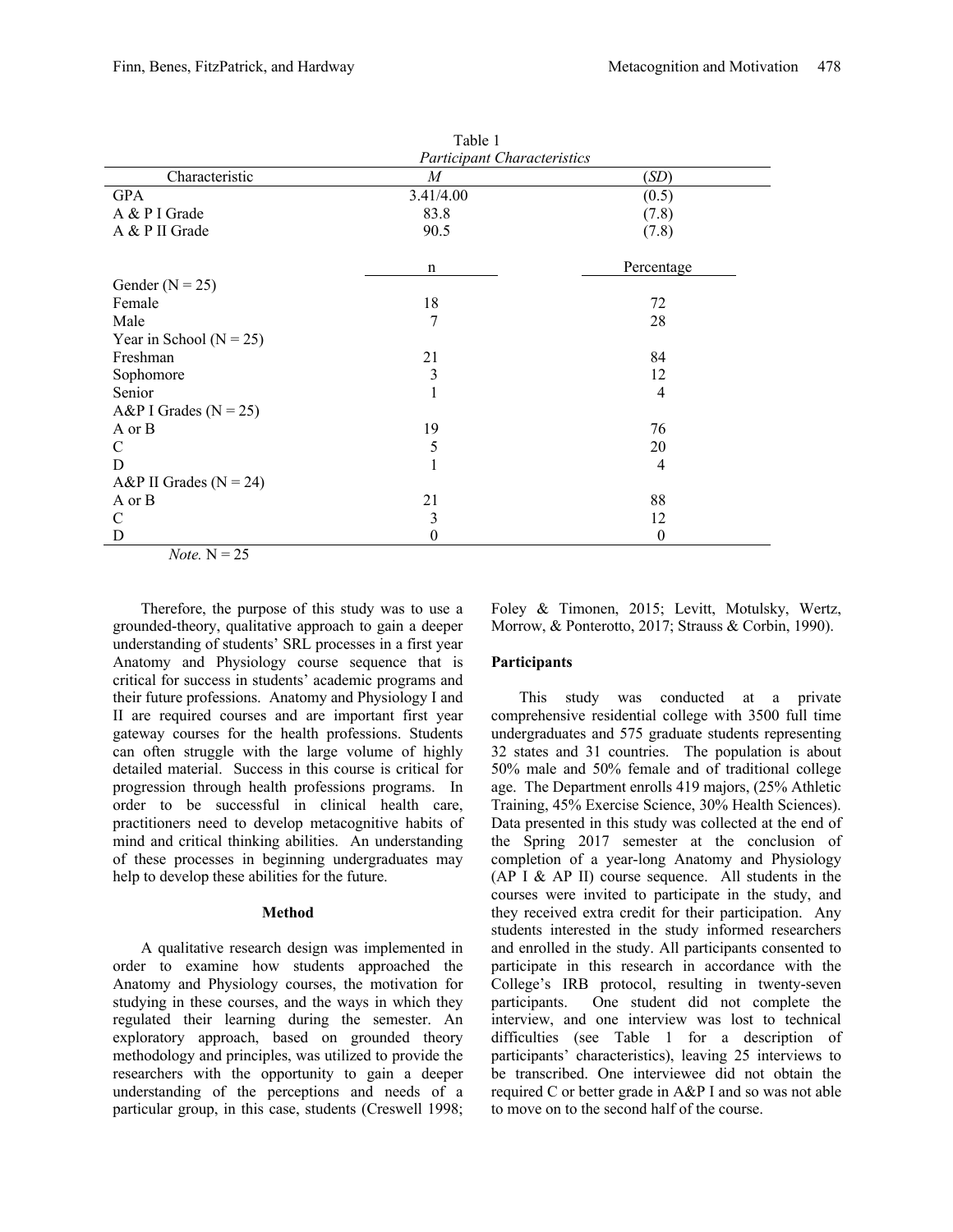#### **Materials and Procedure**

We used purposive sampling to recruit students for the study. Upon enrollment the participants were interviewed in person for 20 to 30 minutes by two authors. Prior to their interview, each participant chose a pseudonym. Only those pseudonyms were attached to the recording tapes, transcriptions, coding, and results presentation.

Both researchers performed informal, ongoing data analysis during interviews. After initial interviews were completed, the researchers met and agreed that data saturation was achieved, so no further participants were recruited. Interviews were conducted independently by two researchers, not associated with the A&P course sequence, who were involved in the design of the semistructured interview guide which was created for the purposes of this study (see Appendix). The semistructured format was utilized because the researchers wanted to maintain consistency throughout the interviews to enhance the integrity of the data without losing the opportunity to follow up with questions and delve more deeply into responses when needed. The interview methodology allowed researchers to gain an in-depth understanding of students' perceptions of how they learn and their understandings of their metacognitive behaviors. The semi-structured format provided flexibility for the researchers to be able to probe more deeply into participant responses and to ask follow-up questions leading to richer, more robust data. Interviews were recorded and transcribed verbatim.

#### **Data Analysis**

According to Strauss (1987), grounded theory analysis is an approach in exploring the data when the researcher does not have any prior assumptions regarding the research topic since data are not collected prior to any former conclusion. As a result, there is a possibility of theory formation (Strauss & Corbin, 1998) out of the gathered data. In alignment with this theory, the two researchers who conducted the interviews independently analyzed the data from all of the interviews, using constant comparative methods through the following process: 1) identified codes and created categories (open coding), 2) reread the data to determine themes and subcategories (axial coding), and 3) determined the main themes and supporting data (selective coding (Glaser, 1965; Strauss & Corbin, 1990). A post-positivist orientation was utilized as the researchers strove to objectively analyze the data so that the participants' perspectives were accurately represented (Levers, 2013). Independent analysis by two of the researchers supported this approach and increased the likelihood of objectivity. After analysis, the researchers compared and agreed upon themes and subthemes that emerged from the data. The third and fourth authors then reviewed and confirmed the findings.

#### **Data Credibility**

According to Creswell (1998), at least two strategies should be implemented in order to ensure credibility of the data. We implemented peer reviews and multiple analyst triangulation as described above. We also included data triangulation through the use of field notes taken during the interviews. These were used to confirm themes during data analysis.

#### **Results**

#### **Interview Themes and Sub-Themes**

The theory that emerged from analysis, shown in Figure 1, is that in A&P, student learning and metacognitive behaviors are influenced by career orientation, relevance of the course to career goals, and students' definition of academic success. In-depth descriptions of themes and subthemes are presented below.

#### **Career Orientation**

Participants in this study all expressed that attending college and then entering a profession after graduation was their predetermined pathway after high school. They expressed that it was simply what everyone did and what was expected of them. For example, Ellen said, "It was just something that was expected from my parents. They both went to college, and my mom has her Master's…" Some were motivated by the fact that one or both of their parents either did not attend or did not complete a college degree and that they could thus be the first to achieve a goal that was important to the family. Grace stated, "I'm the first one in my family to go to college so it was a big thing." Rachel said the following:

[M]y dad went into the military so he didn't really go to college, and my mom went to some college, but she didn't finish all the way through, so it was kinda like, uh, you can do it first type thing.

Finally, Ashley expressed that she "definitely wanted to come to college because both of my parents didn't get a college education . . . [She] wanted to do something that would benefit others . . ."

These students were enrolled in various major programs within a Health Sciences Department. For all the participants, the decision to attend college was strongly driven by the goal of developing a career in some aspect of health care. For example, Nick said, "I knew college was my only option for what I wanted to do." Carol shared a similar sentiment: "Just because I knew I would be giving myself a better opportunity in my future, so that's really the main reason." They also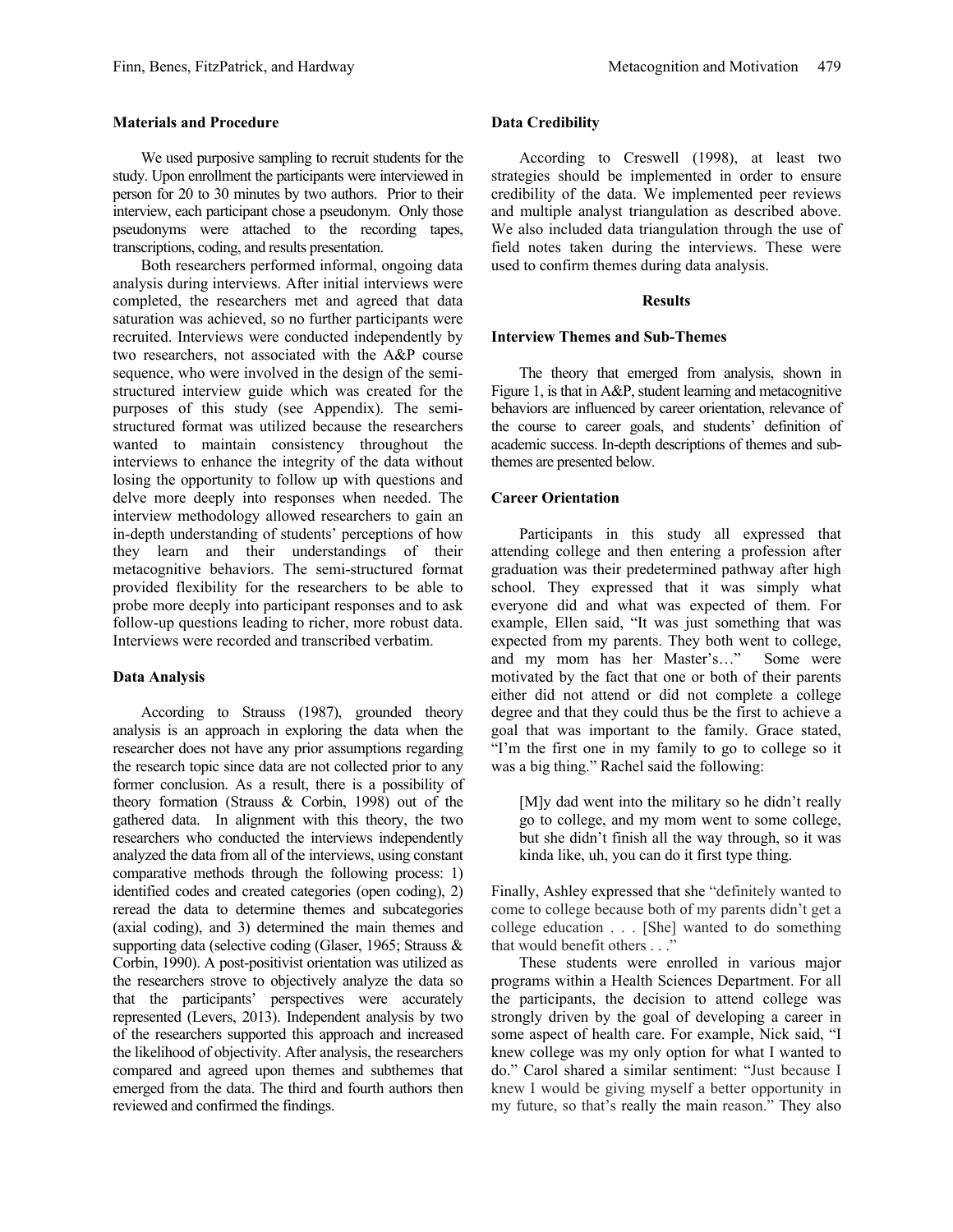



clearly expressed that successfully obtaining a good job minimally requires a college degree, and some noted that many health careers would also require advanced degrees, which would in turn require that they obtain good grades to be competitive in graduate applications. Jason and Desiree, respectively, shared, "[T]o be really successful you kind of need that college degree," and, "[N]othing else even crossed my mind other than going and furthering my education, and then not even to mention that from pretty young I knew that I did want to go in the Health Science field."

#### **Relevance of Anatomy and Physiology**

All the participants considered the Anatomy and Physiology class to be foundational and highly important due to its relevance to all health science careers. Not only did they see the course as relevant, but they also understood that success in this course would be a necessary prerequisite for other courses in their major program, for graduate admission, and for their future careers. Participants shared the following:

- "[A&P] relates a lot . . . It's gonna help with trying to get a certified strength and conditioning coach, and I'm gonna need that in the future" (Matt).
- "We have to know anatomy to, like, go head into grad school, and I took that in high school actually, and I really liked it..." (Kate).
- "[Y]ou have to know the parts of the body to see if there, like, . . . you need to know and be able to figure out where an injury is and, like, how to fix it" (Mackenzie)
- "[T]o be an athletic trainer I have to know the anatomy of the human body, how it works. The muscles, the bones and the systems, so it's very important that I know all of the information we are taught in anatomy" (Patricia).

#### **Success: Good Grades and Application**

When asked to define academic success in the context of A&P, students identified good grades as very important, as would be expected. Some specifically mentioned that taking a test and then immediately forgetting the material was not desirable or useful, even if the test received a high grade. Additionally, many defined success as the ability to retain the information over time and to apply it to real world situations, including the ability to see connections and interrelationships between different aspects of the material. Taylor expressed both of these ideas in his response: "I mean an A obviously and probably be able [sic] to understand and remember what I learned. Not just remembering it for the course but taking it after like remembering everything." Tori and Erin focused on the usefulness of the content: "Anything that really sticks with you and that you hear and you remember easily and you get where it came from, and you actually understand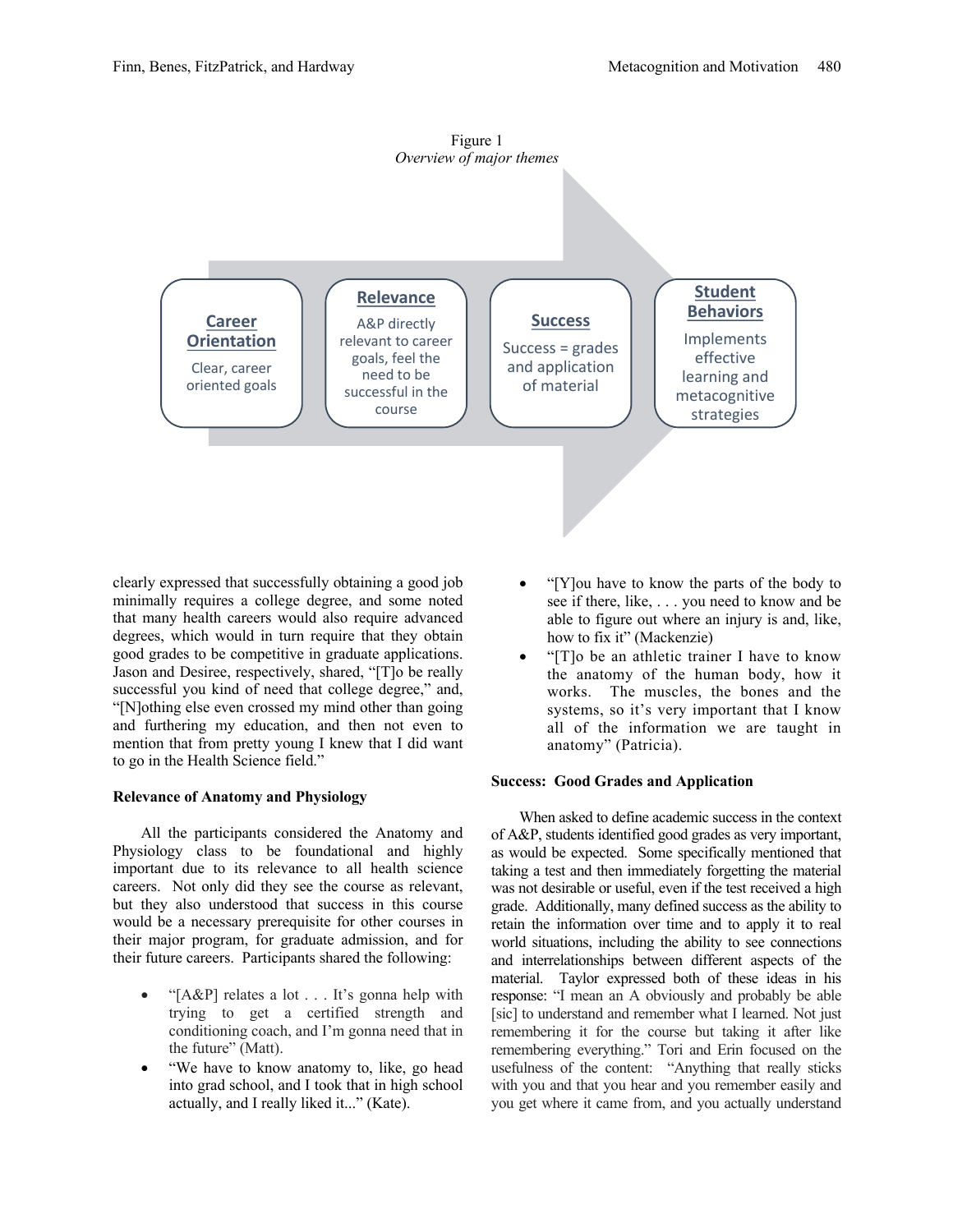the concept . . . it needs to be something you feel like you can use," and, "Building knowledge that I'll remember beyond the classroom."

Interestingly, some students commented on the importance of the content and its connection to future classes or their career. Michael found importance in "obtaining the knowledge and remembering it and applying it to other classes that I will take next year". Rosie and Kate had similar feelings. Rosie noted the following:

. . . [T]he retention, it takes a while to kind of recall it, but after a couple minutes of hearing or discussing it, I'm, like, oh yeah, this is why this is happening: because it's connected with this or interrelates to that.

She also notes the importance of "being able to apply it in certain things, 'cause being able to apply it is more important than just memorizing it, taking a test, then just forgetting it."

#### **Students Behaviors: Learning and Metacognitive Strategies for Success**

The students in this sample have clear career goals and understand that successful mastery of A&P is relevant and important to achieving those goals. In order to be successful, students described a number of strategies they implemented: collaborative work with peers, self-responsibility as a learner, and selfawareness and willingness to change. In addition, the sub-theme of participants' evolution as learners as it relates to their current behaviors emerged from the data. Each of these sub-themes is described here.

**Emphasis on collaborative work with peers.** One clear strategy that several students used was collaborative work with peers. They recognized that often, on their own, they were not able to understand and master some material. In these situations they sought out and worked with other students to go through the difficult concepts. Much of this activity took place outside of class with roommates, dorm mates, friends, and teammates. It was interesting that this peer activity worked in two directions. They sought help from peers who they felt had mastered the material and could explain it to them effectively in terms they could understand. As Mackenzie stated, ". . . I have a lot of friends on my floor and I'll ask them if they get it and can explain it."

They also defined their own mastery by their ability to help another student understand something that student struggled with. They expressed positive attitudes toward helping to teach other students, both to simply be helpful but also to confirm their own mastery by their confidence in their ability to effectively express the concepts involved, as Hailey described:

If someone else needs help or someone doesn't understand it, then I can explain it to them, student to student, instead of someone who has a lot of education on it and may not be able to dumb it down but bring it to their level of understanding.

Jackie discussed how she wants to "retain the knowledge so I can pass it on to other students," and Matt said:

Just getting a good grade on it, knowing it by memory, if I'm able to tell it to one of my friends and they asked me if that was correct and that was correct, then that's my kind of definition of knowing.

Some noted that an explanation from a peer who was facing the same challenges they did was more helpful than working with an instructor who seemed removed from their experience. Rosie highlighted this when she explained, "I sometimes find that your peers are better teachers than your instructors because they can explain it in a way that you might understand. Or they can just kind of walk you through it in a more personalized way." Gazelle discussed a similar benefit to peers working together:

Sometimes there is a question that everyone has, so…when we're able to sit with other kids in the class and look over all the models and material, I feel—well, not only myself but all the other students, too—we are able to help each other know what they might not understand …to work through questions that both of us might have.

However, not all students felt the collaborative work was beneficial Ashley illustrated this in her response:

I would do group work, but then I would just get sidetracked….I am a very individual thinker and like I need to figure it out before I can talk to anyone else about it. So if I get something wrong, I wanna see if I can figure it out before I go to a second source.

Overall, most participants discussed the benefits of working together to support understanding and retention of material.

**Self-responsibility as learners.**When asked about their role in the learning process, students stressed the idea that they were ultimately responsible for their learning in the sense that, while an instructor could teach the material, only they could learn it. Mackenzie explains:

[B]eing able to take what the teacher tells us and review it on your own to make sure we have a full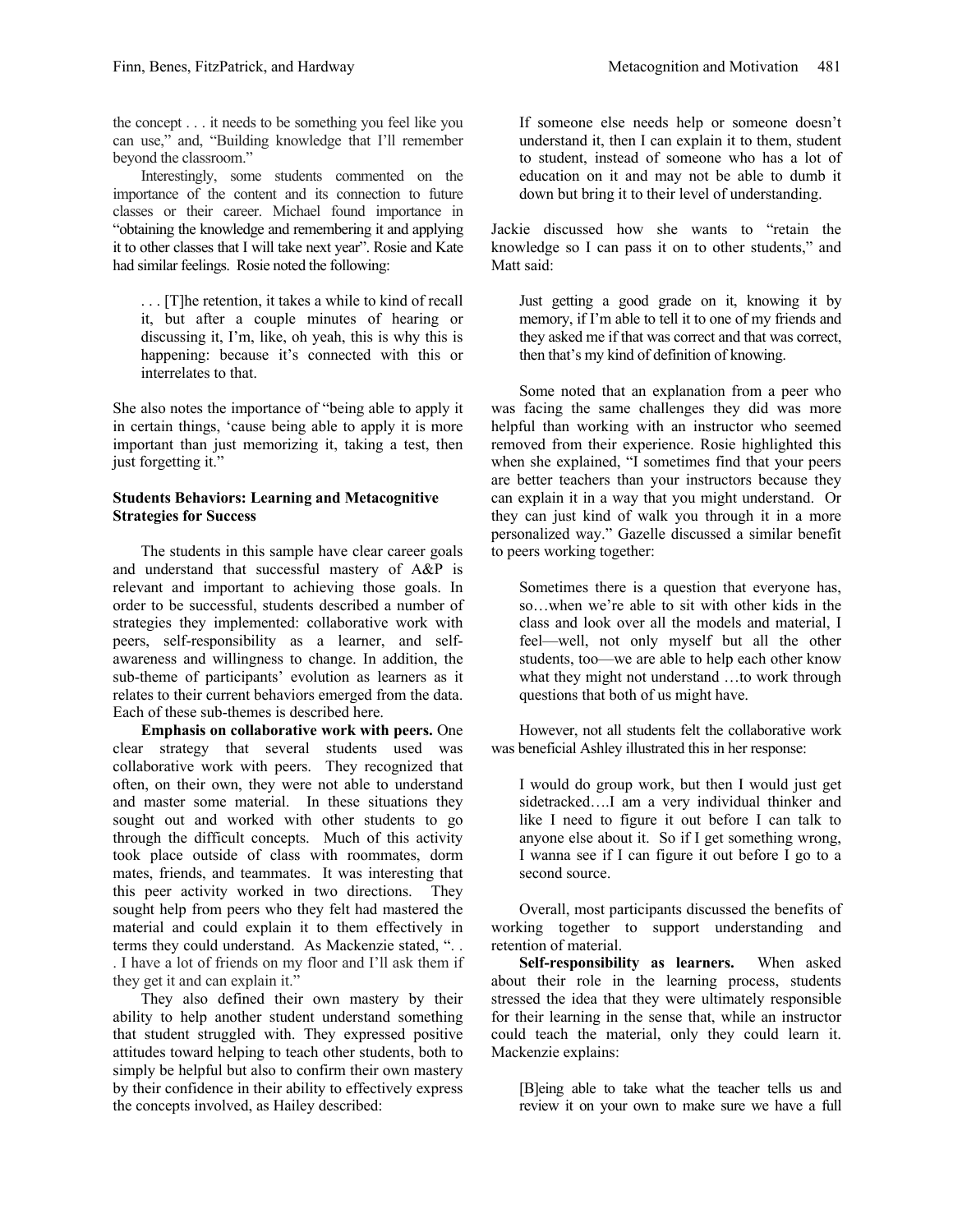understanding of it. …it's my job to listen in class, but when I leave it's my job to make sure I know what I was taught and teach myself what I may have missed.

Michael said the following:

[My] role is to do my part. Listen, ask questions and like it's not the professor's responsibility that I know it. It's his or her responsibility that he or she teaches it, and then I do whatever I want with the information, whether I choose to study or not study.

Hailey summarized this idea when she said, "I believe that you can have the best professor ever but it's on you. Everything is on you. Even if you have a crappy professor, it's on you still." Patricia illustrated this when she noted the following:

To really pay attention and engage with the professor and go on with what they are teaching and showing them that you care by doing well and doing the studying and asking the questions and going to the extra hours

Some also remarked that they did not find it helpful when other students came to class unprepared and remained silent, even though they were confused, since if one person had a question about something, it is likely that others did also. Marie stated: "[S]howing up, being ready, having questions you may have, I mean, I think it's always awkward when a professor's there trying to help you and everyone's saying, 'Oh, I don't have any questions,' but no one's doing that well." Kate said, "If you're just not getting it like when you're reading it, you're just setting yourself up for failure,…so help yourself and, like, always ask for help, too, when you need it, and just be assertive…. Don't lay back."

**Self-awareness and willingness to recognize challenges and change approach.** The participants interviewed showed a self-aware attitude. They were willing to recognize and think about their areas of strength and areas of challenge. When they were successful, they felt that their learning approach had been validated and planned to continue with those strategies in future. Participants in this study exhibited a growth mindset, believing that they could do better with effort and additional help, rather than giving up when they encountered setbacks.

In those areas in which they were challenged or less successful than they hoped, they were willing to increase their effort and change their learning approach to address those areas to increase their probability of success. As Rosie explained, "There's always room for improvement... I think it's all about allotment of time and how you approach it because sometimes my strengths don't work as well for certain things, so I need to go back and tweak it." Rebecca added a different perspective related to in-class experiences when she explained:

I get a little frazzled, . . . but after class I'll be like, okay, so that just happened . . . I'll go back later that night and kind of go through the PowerPoint again, see what it was and kinda take my time . . . I just have to like step back, and then go back into it.

Some students, similar to Ken, explain their emotional reactions, but also their perseverance: "I definitely feel bad, but I know that I need to put more work into the homework assignments or the next quiz".

When students were disappointed and frustrated, they noted that they made efforts to understand and analyze where they may have gone wrong, seek help, and develop new strategies. As Hailey stated:

Since this is a class that I am very passionate about, I would probably be very disappointed in myself or if I felt that I didn't do enough or felt that I did do enough to prepare for the assessment then I would probably ask (Instructor X) or somebody that did well to go over it with me.

Jackie made a similar statement but discussed both her role as a learner and also what she would do if she wasn't successful on a test or assignment:

If I didn't study and I didn't do well, I still feel bad, but I know I deserved it, but if it's one that I really studied for and I still received a bad grade I'd be upset, but I'd still go to more TA hours and receive more help.

The following quote from John summarizes this subtheme well:

[T]here were a couple of times where I felt devastated, I should have done better than that. But I had a support system in the class… So we would be like . . .so listen why don't we go after class and see what we can do and go from there'. …how can we build on failure.

Interestingly, some students also described how family motivated them which supported their ability to keep trying. Charles commented, "My parents and family, they just...they're doing a lot for me and my brothers and sisters, so I just wanna, like, give back." Family also supported them during times of academic challenges which seemed to help them persist. For example, Kate shared the following:

[S]he (Mom) always helps relax me like and not stress out with my exams, and she'll always tell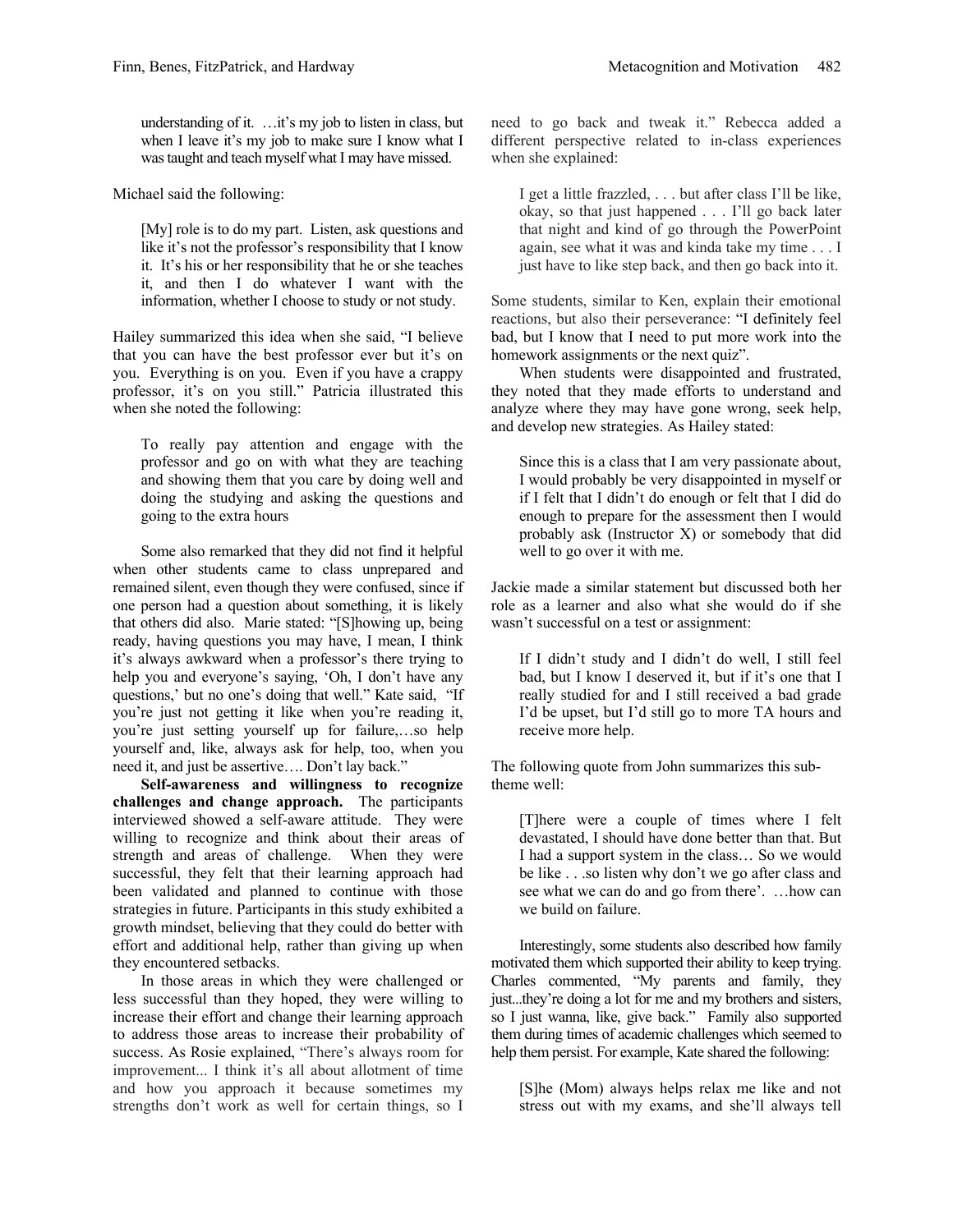me, 'You know the information…You're doing a good job.' She helps motivate me and keep me going so doesn't [sic] let me give up.

**Evolution as learners.** A variety of influences have affected the course of students' evolution as learners, including family, professors, and a developing awareness of the role of their education in future career success, etc. Some noted their lack of, or minimal effort in, high school or middle school and recognized that college would require a greater investment of time and effort. Many noted that an understanding that their career goals required good performance spurred them to work harder and in different ways, particularly in A&P where they saw the direct relevance to the future. As Grace explained:

In high school I wouldn't even try…This semester I am very more on top of my work, I am more determined and I fixed whatever mistakes I made last semester and I think that's what made me improve. …I realized if I really want to succeed and really pursue a career in the health field I need to be more determined and more on top of my school work or it's never going to happen. … For the first time in my life it (A&P) is a course that means a lot to me.

Jordan explained a similar feeling of the importance of the transition from high school to college:

[F]rom high school to college, it was more of like I had so much free time here, so I had to do a lot of work outside of class…coming from not knowing much from like a school that didn't teach much to a high school that did, that transition made me understand like that I have to put in work outside of school in order to stay on top of things.

Others noted that their families encouraged hard work and active involvement in their education. As Jackie described:

I was the first child of 4, and they (parents) were very hard on me. I'm almost like a role model to..my siblings..so I feel like they pushed me a little bit harder to be very successful with my grades.

John described a similar sentiment: "Without him (Grandfather) pushing me, him, my dad, my parents my whole family like they are always tough on me like in a good way . . . like do this now, and then you'll be thankful later."

#### **Discussion**

Our goal in this study was to determine the extent and type of metacognitive behaviors practiced by first

year anatomy and physiology students majoring in the health sciences. This information will enable us to help students to cultivate and expand their abilities to reflect on their learning in order to achieve greater success in this challenging course. Semi-structured interviews with a sample of these students conducted at the end of the year-long course sequence yielded four major themes (see Figure 1): 1) These students are very motivated to pursue careers in health care. 2) They perceive Anatomy and Physiology as directly relevant to these career goals and understand that they must be successful in this course to achieve these goals. 3) In addition to good grades, they define success as the ability to retain and apply the material to real world health care-related situations. 4) These students implement effective learning and metacognitive strategies in order to be successful.

Self-Regulated Learning (SRL) is a model which describes "the degree to which students are metacognitively, motivationally, and behaviorally active participants in their own learning processes" (Zimmerman, 2013, p. 137). This involves a feedback loop of 1) Forethought/planning, 2) Monitoring performance, and 3) Reflections and revising approach (Wigfield, et al., 2011; Zimmerman, 2013; Zimmerman & Cleary, 2009). The Forethought phase includes selfmotivation, beliefs/values, and the encompassing of self-efficacy, outcome expectancies, task interest, and goal orientation. In the Performance or Monitoring Phase, self-control and self-observation involve selfinstruction and help-seeking behavior. In the Self-Reflection Phase, self-evaluation, causal attribution, affect, and adaptive/defensive reactions are seen. Results from this study provided evidence that students in AP I&II are demonstrating SRL. Particularly, the themes of self-responsibility and self-awareness in this study indicate that some students are both monitoring performance and reflecting and revising their approach. Even though students in this study were higher performing students, faculty should consider including opportunities for all students to develop SRL. For example, at the start of the semester students could take a survey related to motivation, values, and career goals. This information could be used to provide feedback to help students see the relevance of the course to values and goals. At the midterm students can complete a reflection on their learning so far – including content they have found challenging, content they have "clicked with" – and discuss strategies they can use during the rest of the semester to support learning.

Having a sample of primarily higher performing students suggests that we may not find the same behaviors in students who were not as successful in the course. Perhaps participants in this study had developed and implemented metacognitive practices in the past and so were able to articulate these ideas when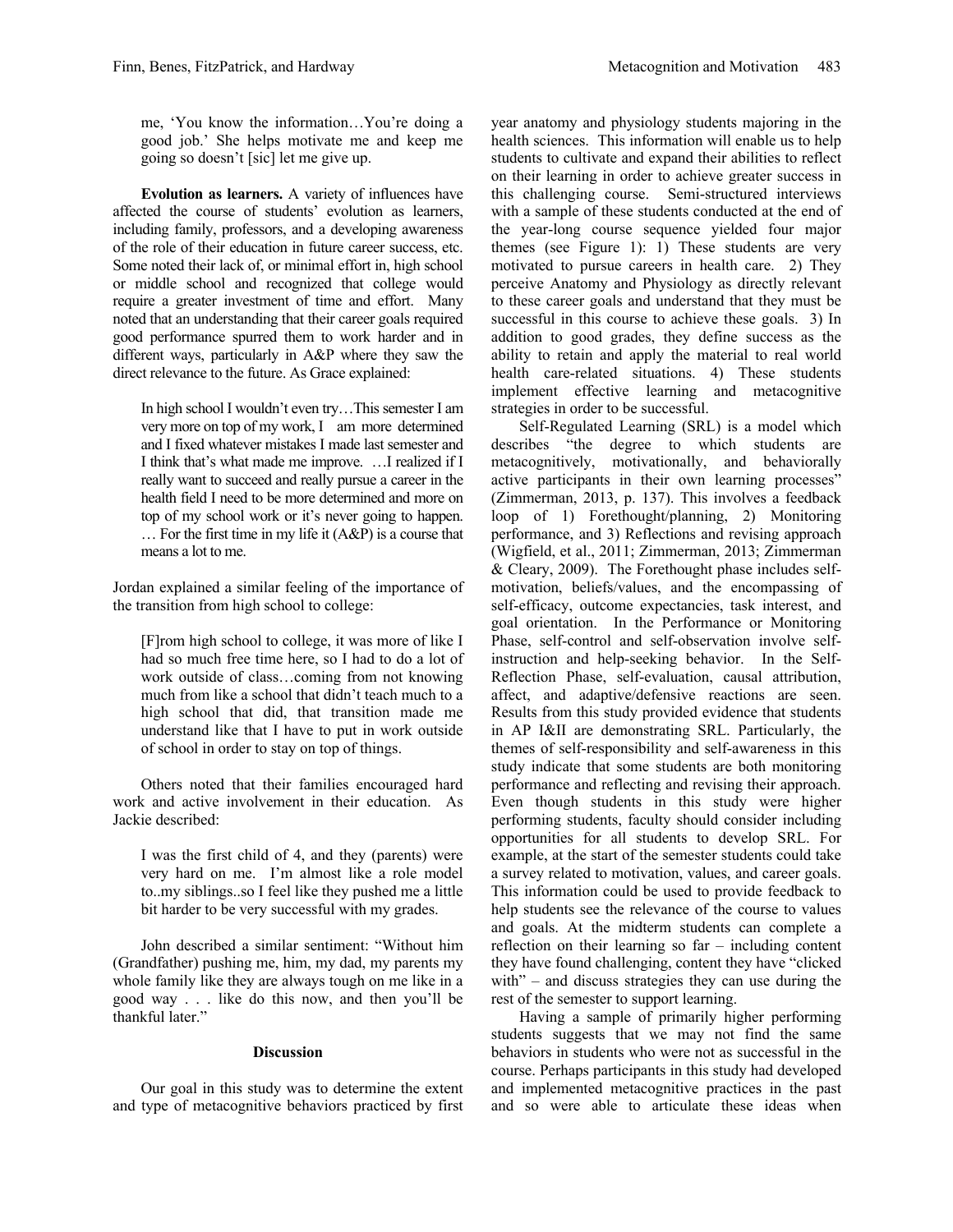interviewed and apply them in order to be successful in this course. Understanding the extent to which all students in the course engage in SRL would be informative and would add to the understanding of student behaviors in a gateway health sciences course.

#### **Motivational Value of Healthcare Career Goals**

These students almost unanimously and strongly identified the goal of a career in some aspect of health care as a factor in their motivation toward learning, a process of the Forethought Phase. While some were quite specific in their direction (for example, physical therapy, physician assistant), others simply noted health care as a goal but were unsure as to direction. They also clearly understood the relevance of the A & P courses to those goals. In a study on academic relevance of course work in college students, Pisarik and Whelchel (2018) described several domains of relevance, including relation to future courses, vocational goals, and personal growth and development. These same factors were cited by our subjects. In a meta-analysis of self-regulated learning in work-related training, Sitzmann and Ely (2011) noted goal level, persistence, effort, and self-efficacy as having the strongest effects on learning. Specific goals expressed by medical students in a clinical environment were also found to influence self-regulated learning, along with personal and social factors (Berkhout et al., 2015). Our findings support this research as we found that students felt A&P connected to both their professional goals and also future courses they will take. In addition, students mentioned a strong family influence as a personal factor, which has been shown to support SRL (Berkhout et al., 2015). This suggests that the applications of research relating to medical students may also apply to broader health science students as well. Gaining a deeper understanding of what motivates students in a foundational course such as A&P can help instructors develop strategies to support student motivation and success. Faculty should consider integrating strategies to support connections to careers in the course. These opportunities for integration include incorporating more specific anecdotes and case studies using a variety of careers as context, including assignments in which students need to apply learning in various situations, and building relationships with students so that they can support the connections students make to the real-world applicability of content (regardless of career).

#### **Task Value and Relevance**

The students in this study clearly expressed the understanding that the anatomy and physiology course is directly relevant to any health care field. They also understood that good performance in the course would be necessary for success in succeeding courses in the undergraduate program, admission to advanced degree programs, and eventual clinical practice. This theme could be considered part of the forethought phase of selfregulation (Zimmerman, 2013). Pisarik and Whelchel (2018) term these factors as having direct academic relevance, in that a course is required for the degree and is a pre-requisite to others in the academic program, as well as direct occupational relevance, in that the course is directly applicable to health care careers.

#### **Metacognitive Strategies and Self-Regulated Learning**

Findings from this study provide evidence that students in a gateway A&P course are implementing aspects of SRL. In particular, students' strong career orientation, along with their understanding of the relevance and importance of A&P (task value, goal orientation), caused them to devise a set of strategies for preparing for study in advance of various assessments. This is driven by a strong sense of selfresponsibility for their learning as noted also by Zimmerman and Kitsantas (2005). In addition, Kitsantas and Zimmerman (2009) found that selfefficacy for learning correlated with perceptions of responsibility and predicted course grades. Interestingly and somewhat unexpectedly, these subjects clearly prioritized their responsibility in the learning process.

The students in this sample clearly showed that they were reflecting on tests and assignments returned to them and comparing their performance to their prior preparation in the self-reflection phase of SRL. When they did well, they intended to continue with the types of preparation they had been using. When their performance did not meet their goals and expectations, they assessed what they felt they needed to change to improve their performance and took action to do better. Some students clearly recognized their evolution as learners from high school to college, particularly that high school study strategies were not going to be sufficient or effective for college level work in science. This recognition helped to motivate change. In some cases, these actions were personal and individual, for example studying further ahead, investing more time, changing the approach by emphasizing the greater use of the text, changing the study environment, changing pre-class and in-class behaviors, etc.

A key component in the Performance Phase of SRL is help seeking behavior. These subjects seemed quite comfortable with seeking out and utilizing opportunities for help. As expected, this could involve seeking out instructors and teaching assistants for additional explanations of the material and help with study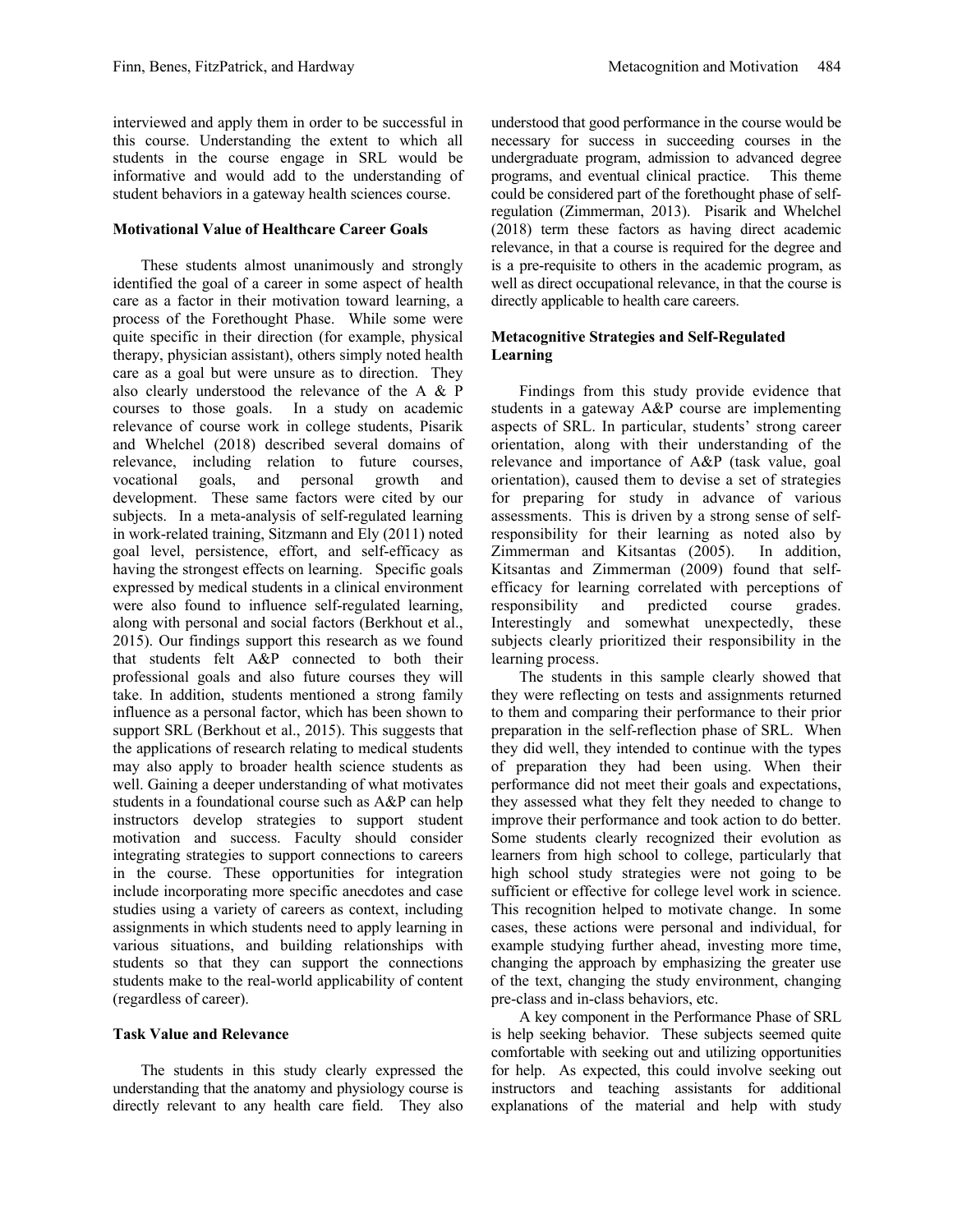strategies. Many students strongly emphasized the role of social and collaborative learning. Turning to and working with peers, both in and out of class time, seemed to be a very important component for improving learning. It may be helpful for faculty to build in opportunities for peer to peer teaching and review, group quizzes, and team-based learning. Instructors could also focus on creating a culture in which help-seeking is encouraged and including metacognitive activities into the course (e.g., an exam wrapper where students reflect on their test performance and what can be done differently next time).

#### **Performance and Growth Mindset**

Underlying performance monitoring and strategies for change seem to be a belief that they can do better: self-efficacy. Doing better to these students did not simply mean better grades, described as performance goals by Blackwell et al., (2007) and Elliott and Dweck (1988). Rather, they identified mastery goals, which they defined as the ability to retain the material in future courses and in practice and apply it appropriately to concrete or real-world situations. This is evidence of the "growth mindset" which may lead to increased persistence in situations of difficulty or failure (Blackwell, et al., 2007; Elliott & Dweck, 1988).

An important feature of SRL is the ability to reflect on performance and to revise one's approach. This requires the ability to control cognitive process and emotions (Wigfield, et al., 2011). Several students stated that the positive emotions they experienced when doing well only confirmed their strategies and increased their motivation without leading them to slack off because they were in control. In the case of negative emotions resulting from failure or doing less well than expected, the reactions seemed to be temporary and were attributed to their own perceived ineffective behaviors and study strategies. Given that they attributed the situation to personal factors within their control instead of to external forces, rather than giving up, it seemed to motivate them to exert greater or different types of efforts such as seeking help, etc. In no case did students express any sense that a poor result would cause them to give up on the course. This is also evidence of a growth mindset (Blackwell, et al., 2007; Elliott & Dweck, 1988). While students in our study demonstrated aspects of a growth mindset, studies have shown that interventions can support the development of a growth mindset in a range of students (Broda et. al., 2018; Kalman, Sobhanzadeh, Thompson, Ibrahim & Wang, 2015; Wagener, 2016). Faculty should consider including strategies to encourage and develop a growth mindset as part of the course or as a separate intervention.

Our study interviewed primarily first-year students in anatomy and physiology. Stanton, Neider, Gallegos, and Clark (2015) describe a continuum of metacognitive regulation in introductory biology students that ranged from not engaging to struggling to emerging and developing. By these criteria the students described in the present study fall in the emerging category, knowing what to do, but they may or may not follow through, and in the developing category, following through on their insights for change to enhance learning. We have no evidence as to whether all students followed through with their plans for change, though some clearly stated that the change in approach resulted in improved performance on subsequent assessments.

#### **Implications**

The ability to regulate and monitor the quality of one's own learning process is an essential skill for individuals in many disciplines. Therefore, the purpose of this study was to use a grounded-theory, qualitative approach to gain a deeper understanding of students' SRL processes in this gateway course that is critical for success in their academic programs and their future professions. Based on the findings, one of the practical implications of this study focused on the connection between professional goals and the coursework in which students are engaged. It is important for instructors to gain a deeper understanding of what motivates students in a foundational course such as A&P, as well as other courses, in order to develop strategies to support student motivation and success. As described above, there are strategies that faculty can use to identify and make connections to students' values and motivations that may enhance success in courses such as A&P.

Students in this study clearly expressed the understanding that good performance in a course will be necessary for success in future academic coursework and for eventual clinical practice. Therefore, it is important to help students make connections to their personal and professional goals based on how their academic courses connect to those goals. This can be done through class activities, assignments, and relationship building with students. Based on results from this study, helping students make these connections may support their motivation and overall success in the course.

Findings from this study provide evidence that students in a gateway A&P course are implementing aspects of SRL. The subjects were clearly reflecting on their learning and making changes to their behaviors based on this reflection. However, these were also higher performing students, so we do not know habits of other students in the courses. Other research has suggested the benefits of SRL, metacognition, and mindset for a range of students. In conjunction with our findings, an important implication is that faculty should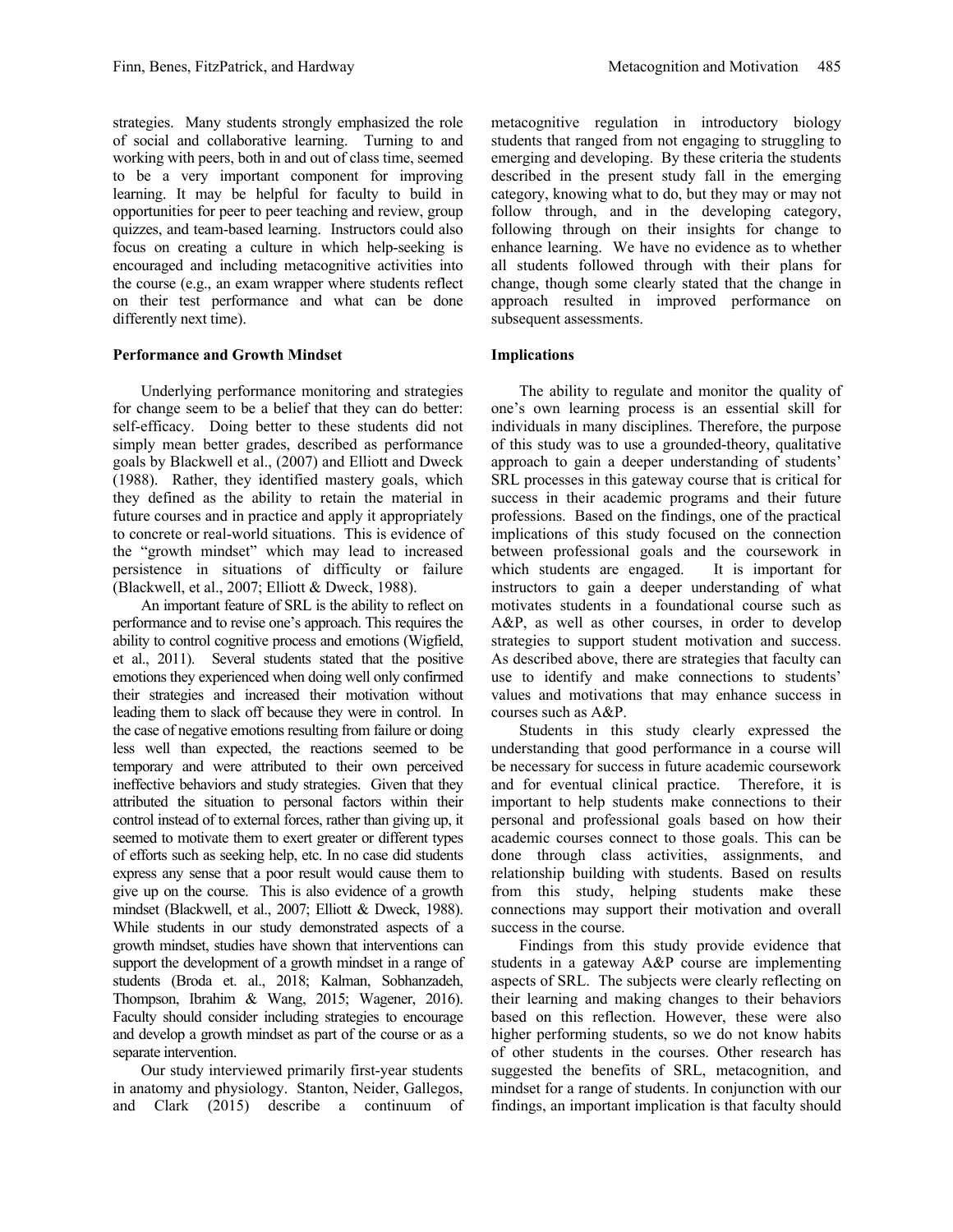consider strategies for supporting the development of metacognitive strategies and a growth mindset in their students to support their success, especially in gateway courses such as A&P.

#### **Limitations and Future Directions**

It is important to note several limitations of the current study. The participants were traditional-aged college students attending a smaller, private college. A convenient, purposeful sampling was implemented to recruit students enrolled in the Anatomy and Physiology course sequence. In addition, the participants had higher GPAs, which may not be representative of the average students in health sciences. It has been noted by Zimmerman and Kitsantas (2014) that students describing more developed SRL behaviors do better academically. Also, the current study was not gender balanced (74% women, 26% make men), which may have altered results. Nevertheless, the current study is a first step in gaining a deeper understanding of students' SRL processes in a gateway course that is critical for success in their academic programs and their future professions. Future studies might examine differences between majors, for example, health sciences majors and liberal arts majors. Future studies might also examine the applicability of these findings to different populations such as nontraditional or part-time community college students.

Studies have indicated that implementation of strategies to help students improve metacognitive skills can be effective (Tanner, 2012; Zhao, Wardeska, McGuire, & Cook, 2014). Medina and colleagues (2017) have described a number of strategies for improving metacognitive skills of reasoning, comprehension, and problem solving in health professions education. The results of this study will help us to design and implement strategies like this targeted to this course and to prehealth professional students.

#### **References**

- Ambrose, S. A., Bridges, M. W., DiPietro, M., Lovett, M. C., & Norman, M. K. (2010). *How learning works: Seven research-based principles for smart teaching.* San Francisco, CA: Jossey-Bass.
- Berkhout, J. J., Helmich, E., Teunissen, P. W., van den Berg, J. W., van der Vleuten, C. M., & Jaarsma, A. C. (2015). Exploring the factors influencing clinical students' self‐regulated learning. *Medical Education*, *49*, 589-600. doi:10.1111/medu.12671
- Bjork, R. A., Dunlosky, J., & Kornell, N. (2013). Selfregulated learning: Beliefs, techniques, and illusions. *Annual Review of Psychology*, *64*, 417- 444. doi:10.1146/annurev-psych-113011-143823
- Blackwell, L. S., Trzesniewski, K. H., & Dweck, C. (2007). Implicit theories of intelligence predict

achievement across an adolescent transition: A longitudinal study and an intervention. *Child Development*, *78*, 246-263. doi:10.1111/j.1467- 8624.2007.00995.x

- Broda, M., Yun, J., Schneider, B., Yeager, D.S., Walton, G.M., & Diemer, M. (2018). Reducing inequality in academic success for incoming college students: A randomized trial of growth mindset and belonging interventions. *Journal of Research on Educational Effectiveness, 11*(3), 317- 338, doi:10.1080/19345747.2018.1429037
- Creswell, J. W. (1998). *Qualitative inquiry and research design: Choosing among five traditions*. Thousand Oaks, CA: Sage Publications
- Efklides, A. (2011). Interactions of metacognition with motivation and affect in self-regulated learning: the MASRL model. *Educational Psychologist, 46,* 6- 25. doi:10.1080/00461520.2011.538645
- Elliott, E. S., & Dweck, C. S. (1988). Goals: An approach to motivation and achievement. *Journal of Personality and Social Psychology*, *54*, 5-12. doi:10.1037//0022-3514.54.1.5
- Flavell, J. H. (1979). Metacognition and cognitive monitoring: A new area of cognitive– developmental inquiry. *American Psychologist*, *34*, 906-911. doi:10.1037/0003-066X.34.10.906
- Foley, G. & Timonen, V. (2015) Using grounded theory method to capture and analyze health care experiences. *Health Services Research, 50,* 1195- 1210*.* doi: 10.1111/1475-6773.12275
- Fredricks, J. A., Blumenfeld, P. C., & Paris, A. H. (2004). School engagement: Potential of the concept, state of the evidence. *Review of Educational Research*, *74*, 59- 109. doi:10.3102/00346543074001059
- Glaser, B. G. (1965). The constant comparative method of qualitative analysis. *Social Problems, 12(4),* 436-445.
- Jang, H. (2008) Supporting students' motivation, engagement, and learning during an uninteresting activity. *Journal of Educational Psychology, 100*, 798-811. doi:10.1037/a0012841
- Kalman, C.S., Sobhanzadeh, M., Thompson, R., Ibrahim, A. & Wang, X. (2015). Combination of interventions can change students' epistemological beliefs. *Physical Review Physics Education Research, 11*(2), 020136-1-020136-17.
- Karoly, P. (1993). Mechanisms of self-regulation: A systems view. *Annual Review of Psychology*, *44,* 23-52. doi:10.1146/annurev.ps.44.020193.000323
- Kitsantas, A. & Zimmerman, B. (2009). College students' homework and academic achievement: The mediating role of self-regulatory beliefs. *Metacognition Learning*, 4, 97-110. doi:10.1007/s11409-008-9028-y
- Levers, M. D. (2013). Philosophical paradigms, grounded theory, and perspectives on emergence. *SAGE Open,* 1-6. doi:10.1177/2158244013517243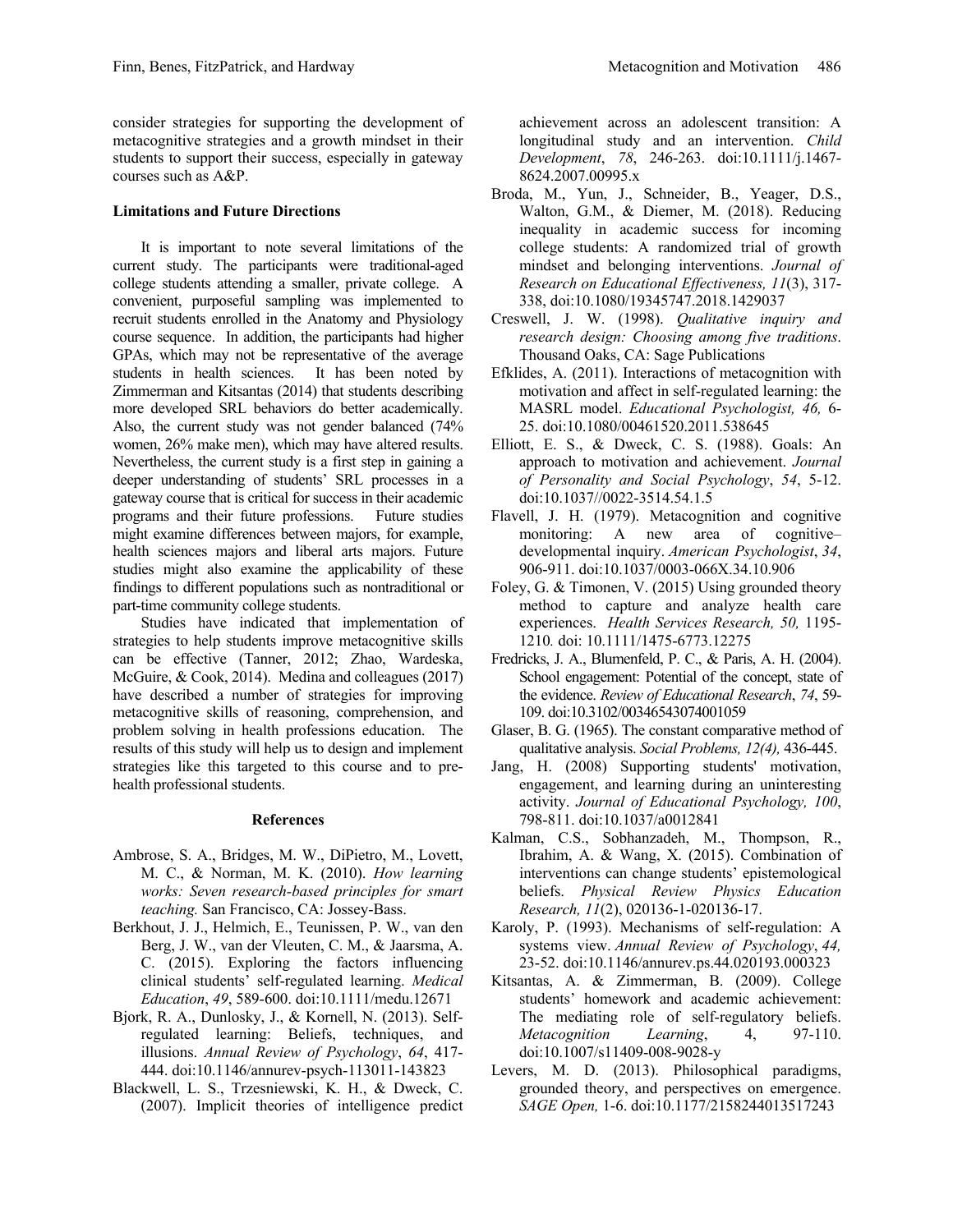- designing and reviewing qualitative research in psychology: Promoting methodological integrity. *Qualitative Psychology*, *4*, 2–22. Retrieved from http://dx.doi.org/10.1037/qup0000082
- Medina, M. S., Castleberry, A. N., & Persky, A. M. (2017). Strategies for improving learner metacognition in health professional education. *American Journal of Pharmaceutical Education*, *81*, 1-14. doi:10.5688/ajpe81478
- Metzger, K. J., Smith, B. A., Brown, E., & Soneral, P. G. (2018). SMASH: A diagnostic tool to monitor student metacognition, affect, and study habits in an undergraduate science course. *Journal of College Science Teaching*, *47*, 88-99. doi:10.2505/4/jcst18\_047\_03\_88
- Pintrich, P. R., & DeGroot, E. V. (1990). Motivational and self-regulated learning components of classroom academic performance. *Journal of Educational Psychology, 82*, 33-40. doi:10.1037/0022-0663.82.1.33
- Pisarik, C., & Whelchel, T. (2018). Academic relevance: College students' perspective. *International Journal of Teaching and Learning in Higher Education, 30*(1), 26-35.
- Sandars, J., & Cleary, T. J. (2011). Self-regulation theory: Applications to medical education: AMEE Guide No. 58. *Medical Teacher*, *11,* 875-886. doi:10.3109/0142159X.2011.595434
- Schober, B., Klug, J., Jöstl, G., Spiel, C., Dresel, M., Steuer, G., & ... Ziegler, A. (2015). Gaining substantial new insights into university students' self-regulated learning competencies: How can we succeed? *Zeitschrift Für Psychologie* [Journal of Psychology], *223*, 64-65. doi:10.1027/2151-2604/a000201
- Sitzmann, T., & Ely, K. (2011). A meta-analysis of self-regulated learning in work-related training and educational attainment: What we know and where we need to go. *Psychological Bulletin*, *137*, 421- 442. doi:10.1037/a0022777
- Stanton, J. D., Neider, X. N., Gallegos, I. J., & Clark, N. C. (2015) Differences in metacognitive regulation in introductory biology students: when prompts are not enough. *CBE—Life Sciences Education 14*, 1-12. doi:10.1187/cbe.14-08-0135
- Strauss, A. L., & Corbin, J. M. (1990). *Basics of qualitative research: Grounded theory procedures and techniques*. Newbury Park, CA: Sage Publications.
- Strauss, A. L., & Corbin, J. M. (1998). *Basics of qualitative research* (2nd ed.). Newbury Park, London: Sage Publications.
- Strauss, A. L., (1987). *Qualitative Analysis for Social Scientists.* New York, NY: Cambridge University Press.
- Tanner, K. D. (2012). Promoting student metacognition. *CBE—Life Sciences Education 11,*113-120. doi:10.1187/cbe.12-03-0033
- Wagener, B. (2016). Metacognitive monitoring and academic performance in college. *College Teaching, 64*(2), 57-54.
- Wigfield, A., Klauda, S. L., & Cambria, J. (2011). Influences on the development of academic selfregulatory processes. In B. J. Zimmerman, & D. H. Schunk (Eds.), *Handbook of self-regulation of learning and performance* (pp. 33-48). New York, NY: Routledge, Taylor & Francis Group.
- Zhao, N., Wardeska, J.G., McGuire, S. Y., & Cook, E. (2014). Metacognition: An effective tool to promote science success in college science learning. *Journal of College Science Teaching, 43*, 48-54. doi:10.2505/4/jcst14\_043\_04\_48
- Zimmerman, B. J. (2002). Becoming a self-regulated learner: An overview. *Theory into Practice, 41,* 64- 70. doi:10.1207/s15430421tip4102\_2
- Zimmerman, B. J. (2013) From cognitive modeling to self-regulation: A social cognitive career path. *Educational Psychologist 48*, 135-147. doi.org/10.1080/00461520.2013.794676
- Zimmerman, B. J., & Cleary, T. J. (2009). Motives to self-regulate learning: A social cognitive account. In K. R. Wenzel & A. Wigfield (Eds.), *Educational psychology handbook series. Handbook of motivation at school* (pp. 247-264). New York, NY: Routledge/Taylor & Francis Group.
- Zimmerman, B. J., & Kitsantas, A. (2005). Homework practices and academic achievement: The mediating role of self-efficacy and perceived responsibility beliefs. *Contemporary Educational Psychology*, *30*, 397-417. doi:10.1016/j.cedpsych.2005.05.003
- Zimmerman, B. J., & Kitsantas, A. (2014). Comparing students' self-discipline and selfregulation measures and their prediction of academic achievement. *Contemporary Educational Psychology*, *39*, 145-155. doi:10.1016/j.cedpsych.2014.03.004

 $\frac{1}{2}$  ,  $\frac{1}{2}$  ,  $\frac{1}{2}$  ,  $\frac{1}{2}$  ,  $\frac{1}{2}$  ,  $\frac{1}{2}$  ,  $\frac{1}{2}$  ,  $\frac{1}{2}$  ,  $\frac{1}{2}$  ,  $\frac{1}{2}$  ,  $\frac{1}{2}$  ,  $\frac{1}{2}$  ,  $\frac{1}{2}$  ,  $\frac{1}{2}$  ,  $\frac{1}{2}$  ,  $\frac{1}{2}$  ,  $\frac{1}{2}$  ,  $\frac{1}{2}$  ,  $\frac{1$ 

DR. KEVIN FINN is Professor and Associate Dean in the School of Health Sciences at Merrimack College. His primary research interest focuses on physical activity promotion and STEM learning in children. He has also published educational research on the effects of pedagogical tools utilized in the college classroom to promote student learning and perceptions in science. He holds a B.S. in Sports Medicine from Merrimack College, M.A. from Fairfield University, and an Ed.D. in Curriculum and Teaching from Boston University. He is also a Fellow for the American College of Sports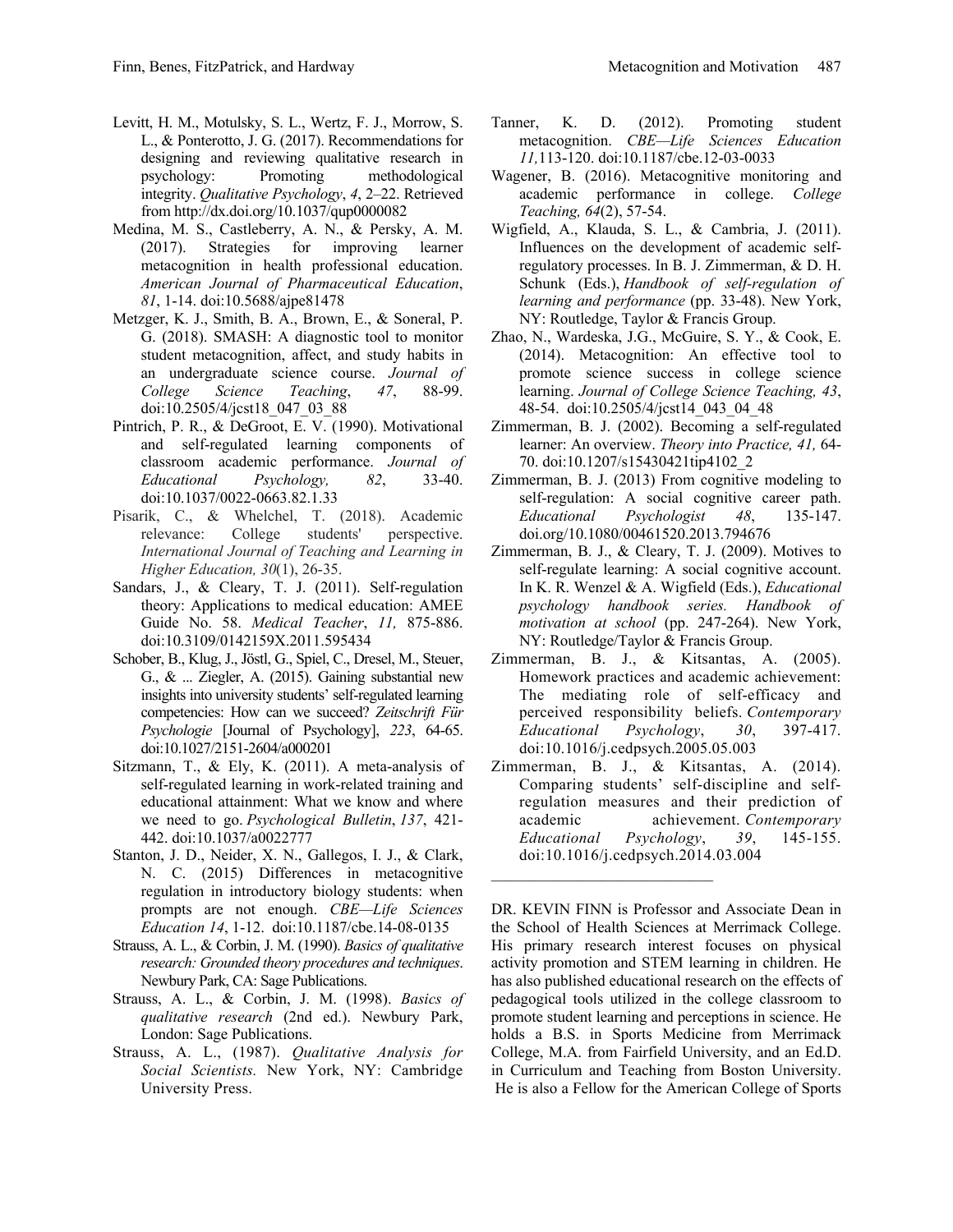Medicine and the Science Education for New Civic Engagements and Responsibility.

DR. SARAH SPARROW BENES received her Ed.D. in Curriculum and Teaching and Ed.M in Human Movement from Boston University. She earned her B.S. in Athletic Training from the University of Connecticut. Dr. Benes is an as Associate Clinical Professor in the School of Health Sciences at Merrimack College. Dr. Benes' research interests include skills-based health education, physical activity in the classroom, and enhancement of school-based physical and health education programming. She has done curriculum development with many districts in Massachusetts, has conducted skills-based health education professional development in multiple states across the country and internationally, and has more than a dozen health education presentations and publications.

DR. KATHLEEN FITZPATRICK is Emeritus Professor of Health Sciences at Merrimack College. She most recently taught courses in Anatomy & Physiology, Human Pathophysiology, and Public Health. She has published works in science education

pedagogy, personal response systems, lecture-free teaching, self-directed investigative laboratories, the teaching of public health through civic issues, and integrated lecture-laboratory classes. She holds a B.A. from Lawrence University of Wisconsin and a Ph.D. in Physiology from the University of Wisconsin-Madison. She was a post-doctoral fellow in Neurophysiology at Wisconsin. In 2006, she was the recipient of the Edward G. Roddy Outstanding Teacher of the Year award.

DR. CHRISTINA HARDWAY is Professor and Chair of the Department of Psychology at Merrimack College. She teaches Psychological Inquiry and Methodology, Developmental Psychology, and the Psychology of Identity and Purpose. Her research focuses on the roles of anxiety, metacognition, and curiosity in human development. She attended the University of Chicago as an undergraduate and received a Ph.D. from the University of Michigan's Department of Psychology. Prior to joining the faculty at Merrimack College, she was a post-doctoral fellow at Harvard University. In 2015, she was the recipient of the Edward G. Roddy Outstanding Teacher of the Year award.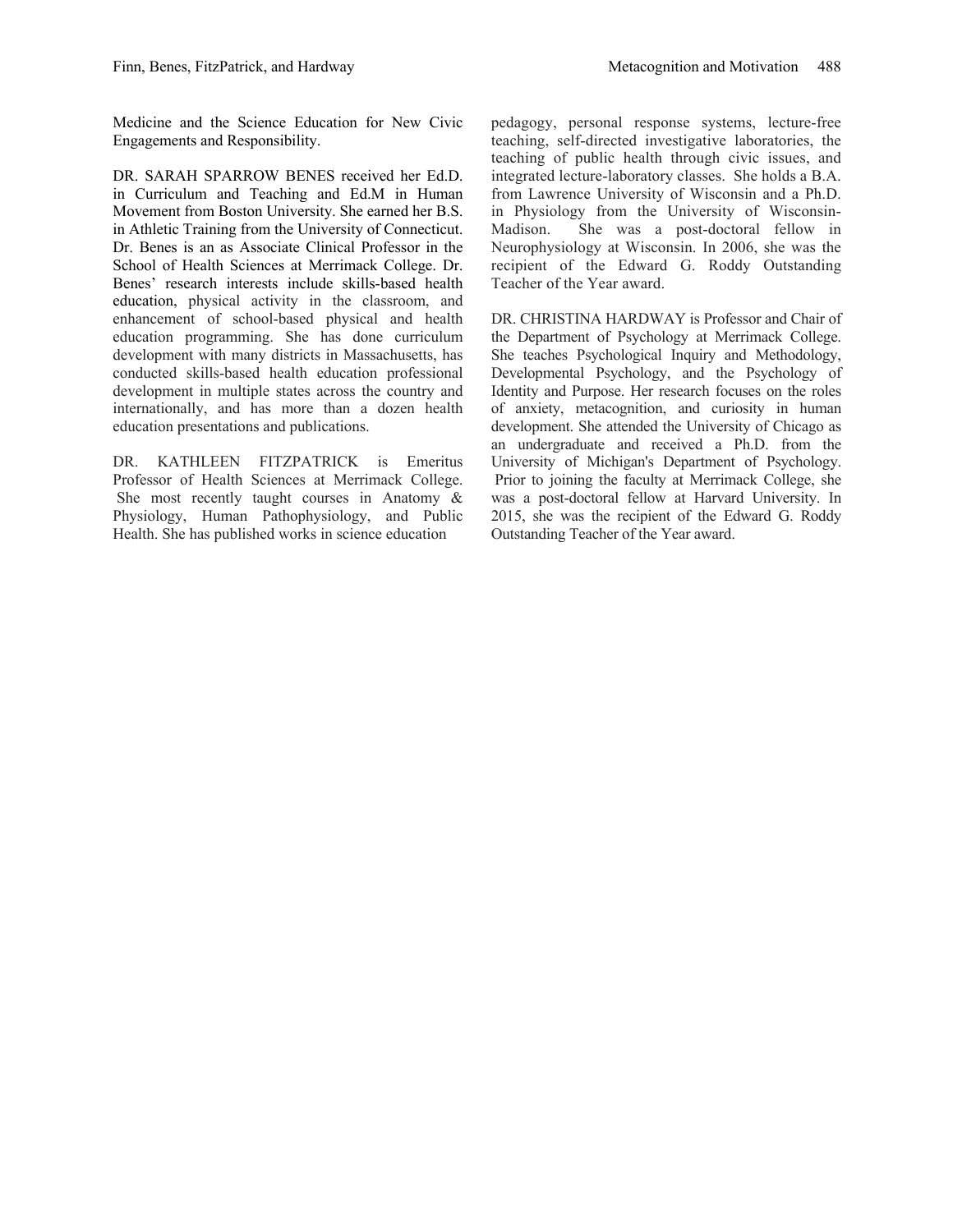#### **Appendix**

#### **Interview Questions**

#### **Metacognition in A&P: A Qualitative Inquiry**

The purpose of this study is to examine students' understandings and perceptions of learning and metacognition in the context of an A&P course. A secondary purpose is to examine students' self-reported use of metacognitive behaviors in A&P.

#### *Relevance*

### **1. What are the reasons you decided to attend college? Were there other jobs or activities you also considered?**

What goals do you have as a college student?

What are your professional goals?

#### **2. What is your major? Why did you choose this major?**

How does A&P relate to your major? To your possible professional goals?

#### **3. Please describe what being successful in A&P would look like at the end of the**

#### **semester.**

Do you feel motivated to be successful in A&P? Why or why not?

Please describe how you think your motivation level affects your ability to be

successful in the course.

#### **4. What are your strengths as a learner in AP? How do you know?**

What are your weaknesses or areas for improvement? How do you know?

Are these strengths and weaknesses similar to the strengths and weakness in other courses? Why or why not?

How can you build on your strengths or address your weaknesses?

#### *Learning/Being a Learner*

**5. What does the term "learning" mean to you?**

Follow up if necessary with: How would you describe the concept of "learning"?

#### **6. Who or what has shaped you as a learner?**

Do you think you have changed as a learner over time?